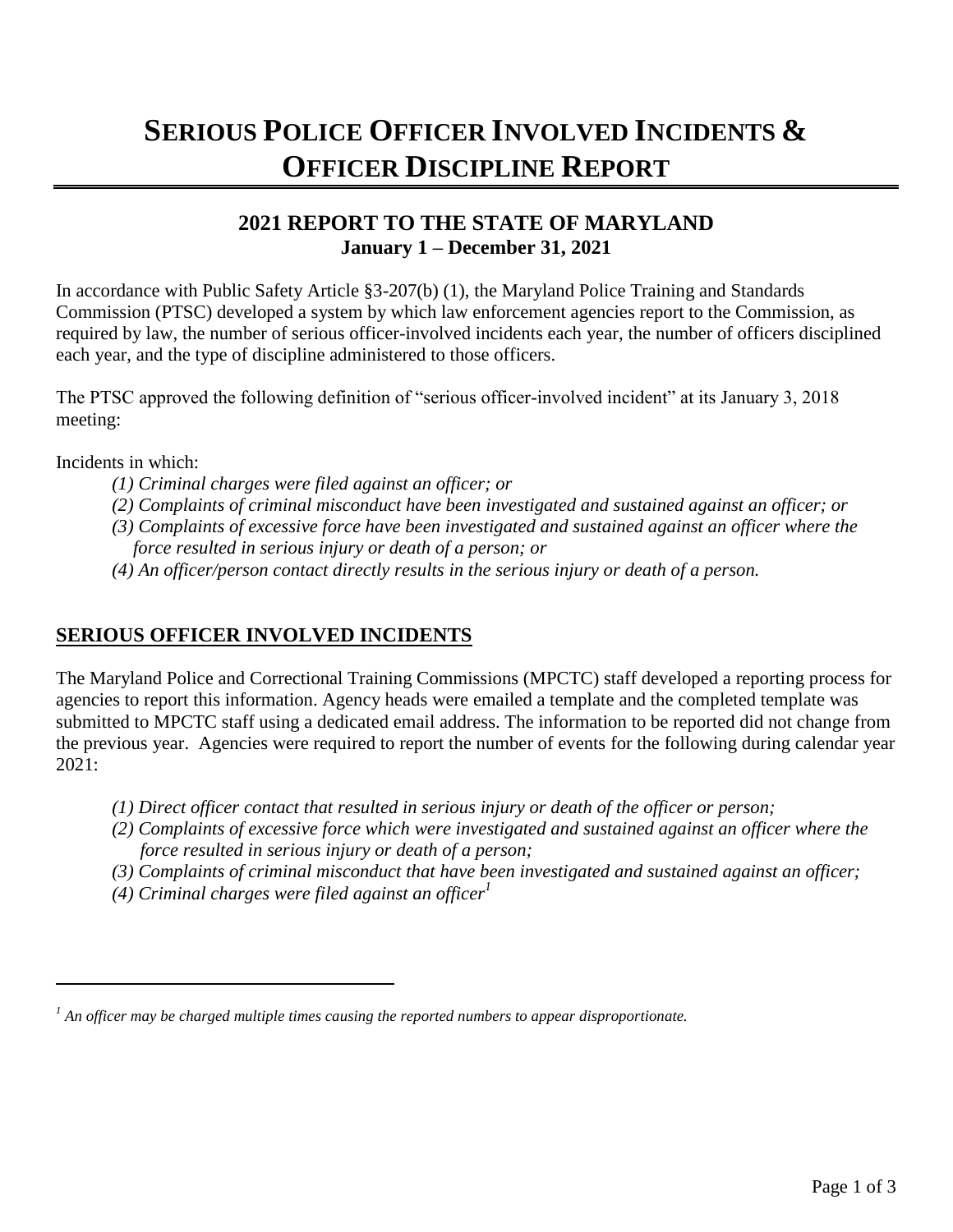### **OFFICERS DISCIPLINED**

Information reported for officer discipline administered during 2021 included:

- *(1) Written Reprimand*
- *(2) Loss of Leave*
- *(3) Loss of Pay*
- *(4) Suspension Without Pay from Duty*
- *(5) Demotion*
- *(6) Dismissal from Employment*
- *(7) Monetary Fine*
- *(8) Other Type of Discipline*

#### **2021 LAW ENFORCEMENT AGENCY REPORTING**

There were 157 agencies employing approximately 16,000 Commission certified police officers in 2021. However, not all of the agencies were identified as being required to comply with Public Safety Article §3-207(b) (1) as some of the agencies have employees who are certified as law enforcement officers by the Police Training and Standards Commission but are not defined as law enforcement agencies under Public Safety Article §3-101(e). Therefore, a total of 137 agencies that were required to report officer discipline and serious officer incidents were identified for the 2021 reporting year. Agency heads received an email at the beginning of 2022 advising them of the process for submitting the required reports and follow-up emails and phone calls were made periodically to agencies that had not submitted by March 11, 2022.

Four agencies did not submit the Serious Officer Involved Incidents report while four agencies did not submit the Officer Discipline Administered report. The non-reporting agencies were the same for both reports. Agencies not reporting included: Bowie State University Police Department, Luke Police Department, Maryland State Forest and Park Service, and the Washington Suburban Sanitary Commission Police Department. The cumulative totals for the reporting agencies are as follows:

| <b>2021 Serious Officer-Involved Incidents</b>                                                                                                             |    |
|------------------------------------------------------------------------------------------------------------------------------------------------------------|----|
| Direct officer contact that resulted in serious injury or death of the officer or person.                                                                  | 34 |
| Complaints of excessive force which were investigated and sustained against an officer where the<br>force resulted in serious injury or death of a person. |    |
| Complaints of criminal misconduct that have been investigated and sustained against an officer.                                                            | 50 |
| Criminal charges were filed against an officer. <sup>2</sup>                                                                                               | 72 |

*<sup>2</sup> Reported information is not sufficiently definitive to establish the number of officers who received criminal charges. This data is reflective of the number of total criminal charges placed and not adjudicated.*